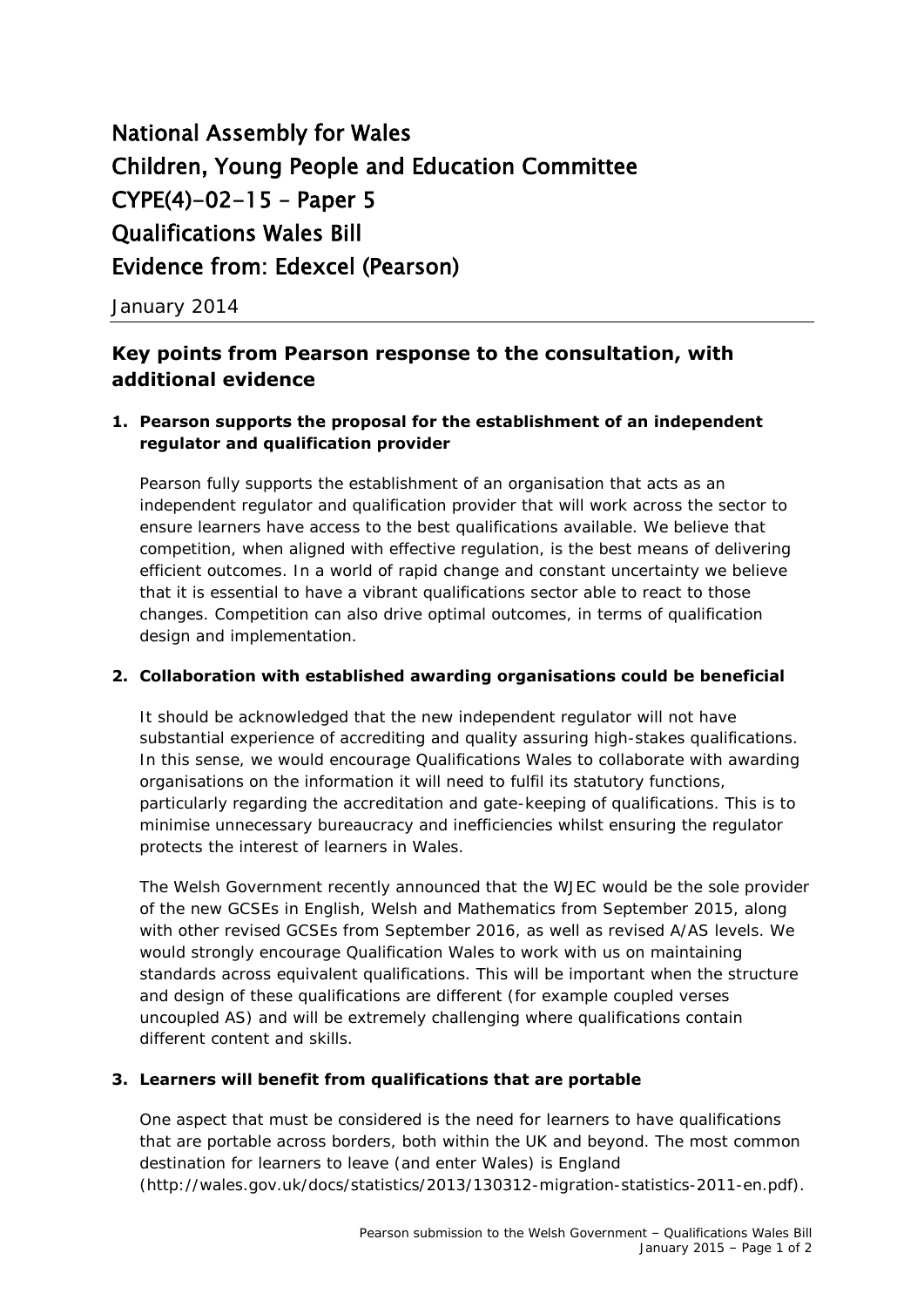With this in mind, it is vital that learners have qualifications that will be understood and valued by all receiving institutions and other stakeholders in Wales and England. Specific examples would include vocational qualifications which confer licence to practise such as childcare and healthcare qualifications. It is important not to disadvantage learners who may seek to work in other destinations in the UK by restricting the use of qualifications to those conferring licence to practise in Wales alone.

#### **4. Minimising disruption and learner choice**

The proposals contained with the consultation, and the 14-19 Review of Qualifications, will have a significant impact on the experience of all learners in Wales, particularly those that are 14-19 years old. As the provider of qualifications to many tens of thousands of these learners, Pearson is aware and prepared for the changes that are likely to occur as a result of this consultation. Our primary concern is to our learners and to ensuring that their learning experience is not interrupted or impeded by organisational change outside of their control.

We are fully committed to working with the Welsh Government in meeting its vision and ensuring learners in Wales continue to have access to the highest possible quality qualifications in their education. Pearson invests heavily in providing Welsh language translations of specifications and examinations. For example, our Applied GCEs are translated and we have committed to translating all of our new BTEC NGs in the top sectors in Wales.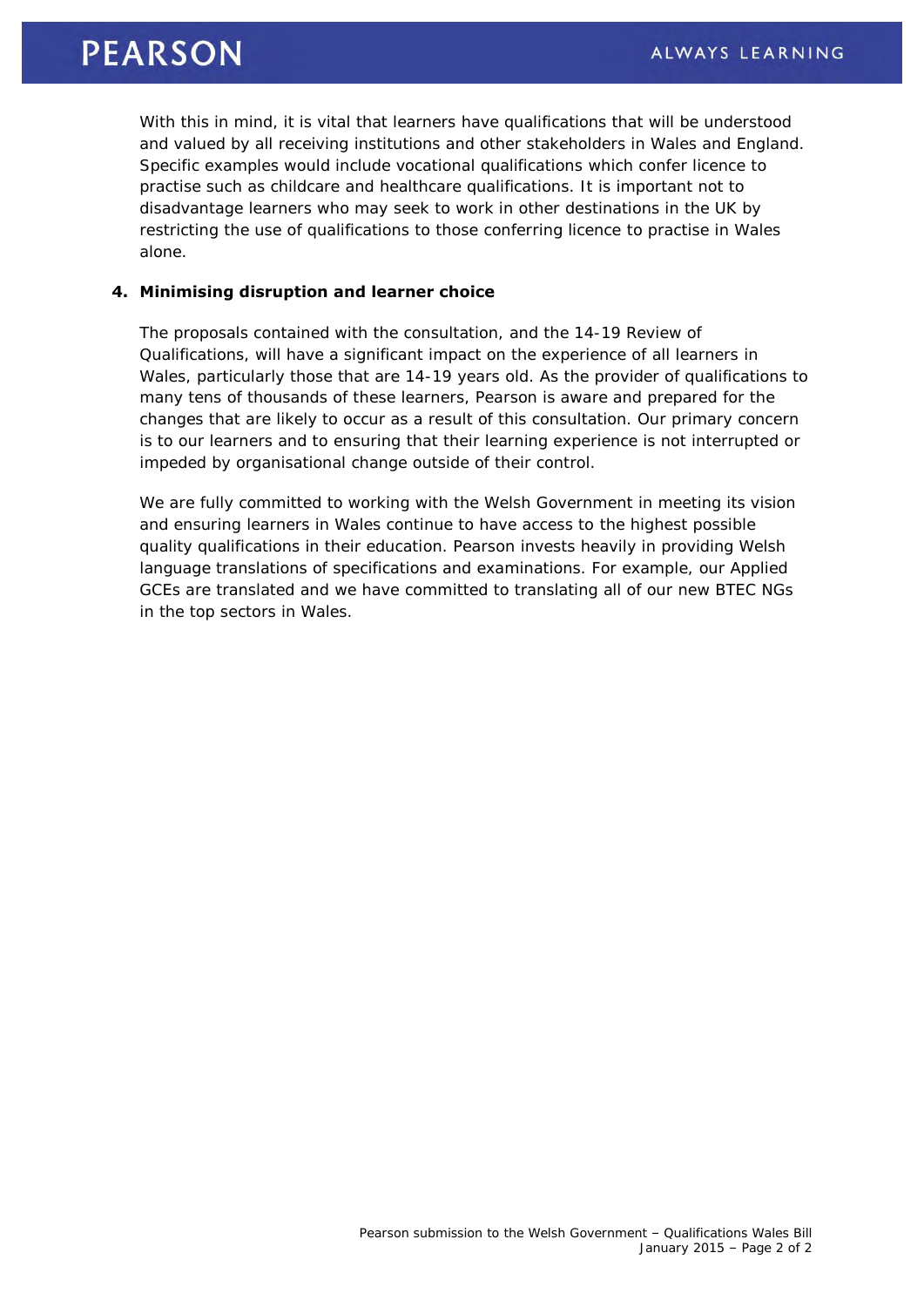Our qualifications – our future Consultation on proposals to establish a new qualifications body for Wales December 2013

#### **Section 3: The case for change**

#### **Question 1**

Are there any other barriers to the effectiveness of the current system or are there any other weaknesses? Please give your reasons for your answer and comments.

Pearson does not believe that there are any significant further barriers to the effectiveness of the current system beyond those identified in the consultation document.

#### **Question 2**

Are there any specific features in the current system that you would like to see retained? Please give your reasons for your answer and comments

We believe that competition, when aligned with effective regulation, is the best means of delivering efficient outcomes. In a world where skills are static or the learning content does not change the main benefit of competition will probably be efficient delivery and innovation. However, in a world of rapid change and constant uncertainty we believe that it is essential to have a vibrant qualifications sector able to react to those changes. Competition can also drive optimal outcomes, in terms of qualification design and implementation.

By contrast a system that is reliant on a single supplier of qualifications is likely to become less responsive to the market and less efficient in delivery. It will also be a single point of failure in the system which can often make quick remedial action more difficult to accomplish.

There is a real danger that Welsh learners will, over time, be disadvantaged in the workplace if their education and training through qualifications is not kept at parity with developments in other parts of the UK

Pearson shares with the Welsh Government the frustration of qualification policy decisions being made in England that have an unnecessary impact on learners in Wales. Any changes that allow for Welsh learners to have a stable qualifications system are to be supported. One aspect that must be considered in the education of these learners is the need for them to have qualifications that are portable across borders, both within the UK and beyond. The most common destination for learners to leave (and enter Wales) is England [\(http://wales.gov.uk/docs/statistics/2013/130312-migration-statistics-2011-](http://wales.gov.uk/docs/statistics/2013/130312-migration-statistics-2011-en.pdf)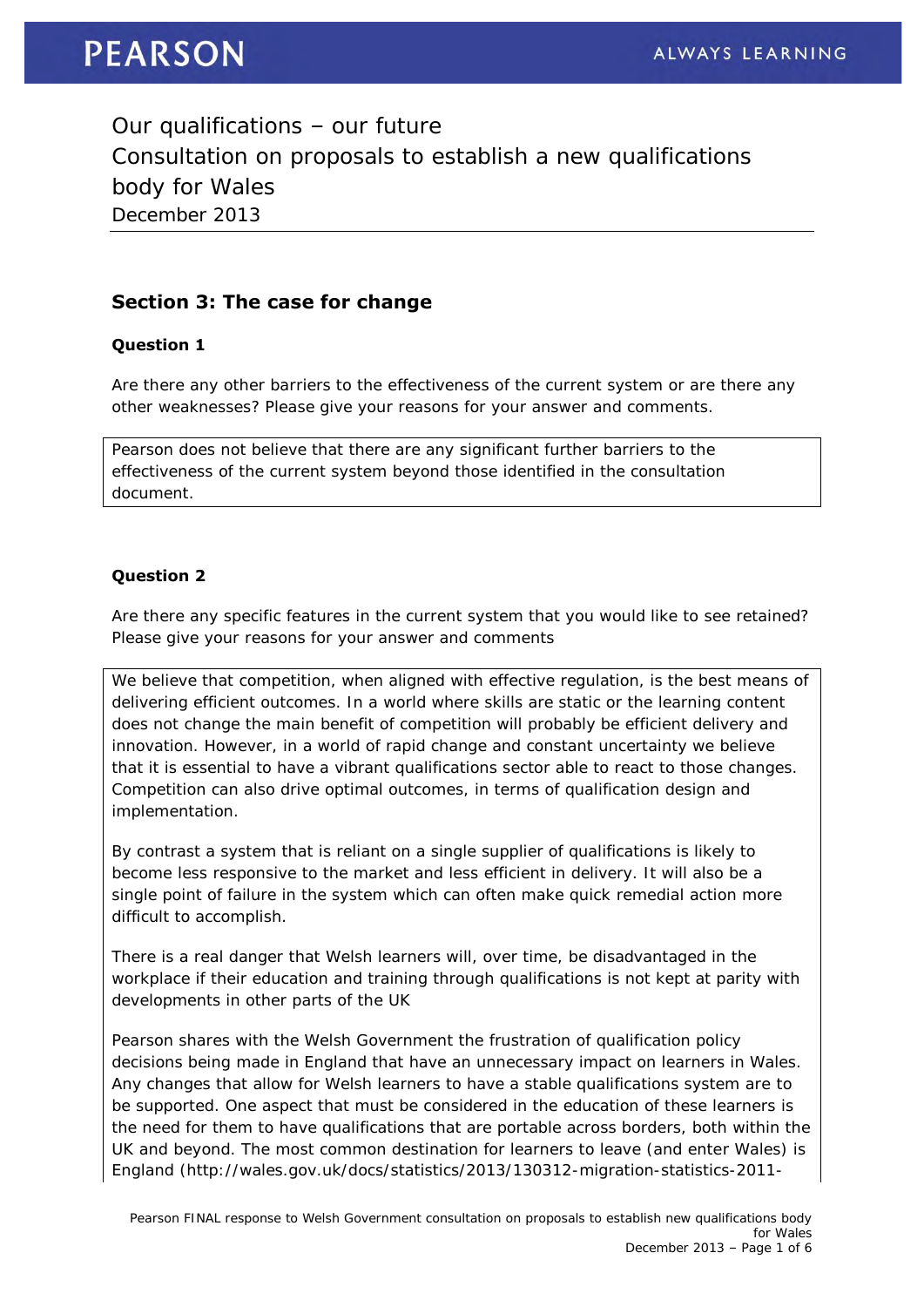[en.pdf\)](http://wales.gov.uk/docs/statistics/2013/130312-migration-statistics-2011-en.pdf). With this in mind, it is vital that learners have qualifications that will be understood and valued by all receiving institutions and other stakeholders in Wales and England.

Pearson greatly values the excellent working relationship it has with the Welsh Government on matters of qualification and education policy and looks forward to this continuing.

#### **Section 4: Our vision**

#### **Question 3**

What are your views on our proposed vision for Qualifications Wales? Please give your reasons for your answer and comments.

Pearson fully supports the establishment of an organisation that acts as an independent regulator and qualification provider that will work across the sector to ensure learners have access to the best qualifications available. Pearson is fully committed to its own continuous improvement and working with stakeholders in Wales to ensure its qualifications are fit for purpose for use in Wales, the UK and beyond.

We would encourage Qualifications Wales to work as collaboratively as possible across the United Kingdom and internationally with other regulators and awarding organisations. Pearson would like to see a regulator that stands up and supports awarding organisations when needed to provide reassurance to learners and other stakeholders on the quality of awarded qualifications.

It should be acknowledged that the new independent regulator will not have substantial experience of accrediting and quality assuring high-stakes qualifications. In this sense, we would encourage Qualifications Wales to collaborate with awarding organisations on the information it will need to fulfil its statutory functions, particularly regarding the accreditation and gate-keeping of qualifications. This is to minimise unnecessary bureaucracy and inefficiencies whilst ensuring the regulator protects the interest of learners in Wales.

The consultation suggests that there will be instances where Qualifications Wales may seek to provide qualifications in competition with Pearson and other awarding organisations. Where this occurs, a transparent qualification development and accreditation process, with published criteria that apply equally to all AOs, including Qualifications Wales, will be vital to the credibility of this process.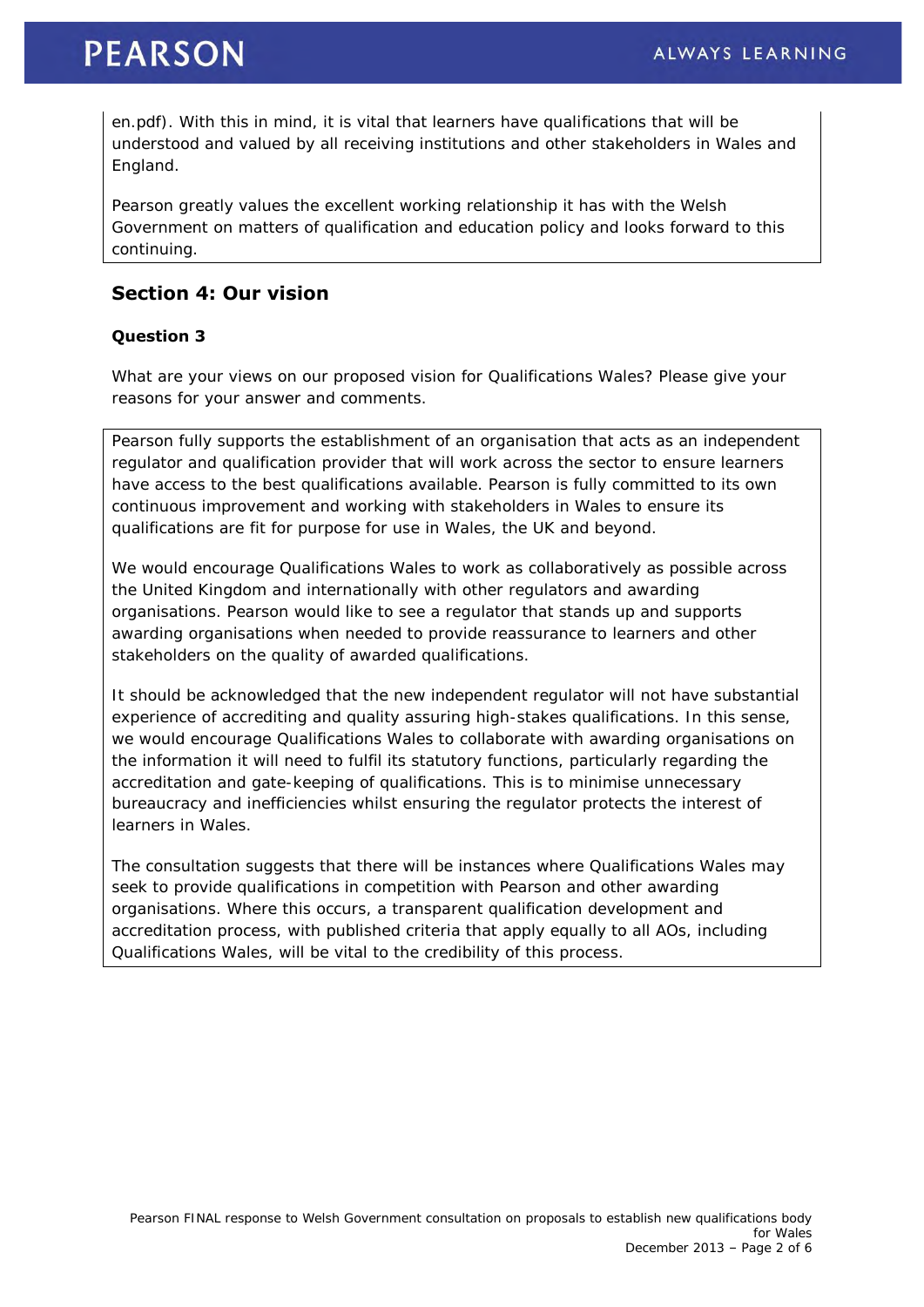#### **Section 5: How we will achieve the vision**

#### **Question 4**

What are your views on whether these proposed activities and functions will achieve the vision for Qualifications Wales? Please give your reasons for your answer and comments.

Pearson is keen to work with Qualifications Wales to achieve its vision for learners in Wales. In this capacity we already work, and will continue to do so, work with a range of stakeholders across Wales in the delivery of our qualifications.

Currently, we believe there is a need for further information on paragraph 5.9 in the consultation document regarding the future qualification provision of Qualifications Wales and other awarding organisations. This is to allow us, centres and learners to be confident in the provision that can be offered in the short, medium and long-term. Awarding organisations are already developing qualifications for September 2015 and 2016 and, to ensure we meet the needs of Qualifications Wales, we need a concrete understanding of what provision we will be able to offer.

It would be helpful to have more information on the quality assurance requirements and their possible criteria that are detailed in 5.1 - 5.13. It is currently unclear when these will be applied and how the benefit of the quality assurance will be measured. Pearson welcomes the scrutiny and reassurance that regulatory approval brings and would be happy to work with Qualifications Wales on how monitoring and other activities can satisfy these proposals.

The proposal in paragraph 5.12 states that qualifications will not be funded solely because they are quality assured by Qualifications Wales; instead funding decisions will be taken by the Welsh Government. Whilst Pearson supports this proposal, it does raise a question as to the future role of DAQW as a database of qualifications in Wales. Currently, DAQW is in the process of becoming a database of qualifications where awarding organisations have applied for funding. As part of developing the proposal in 5.12 further, we would welcome clarification on how future databases of either quality assured, accredited or funded qualifications will function.

#### **Question 5**

What are your views on the proposed governance arrangements for Qualifications Wales? Please give your reasons for your answer and comments.

Pearson has no objections to the governance arrangements in their current detail. We welcome the proposal to work in partnership with Qualifications Wales in the provision of qualifications where it can be done in the best interests of learners in Wales. In any possible collaboration it will be vital that qualifications can still be offered to the necessary standard and service that centres can currently expect from awarding organisations. Pearson would be happy to work further with Welsh Government and Qualifications Wales on the proposals as set out in 5.37.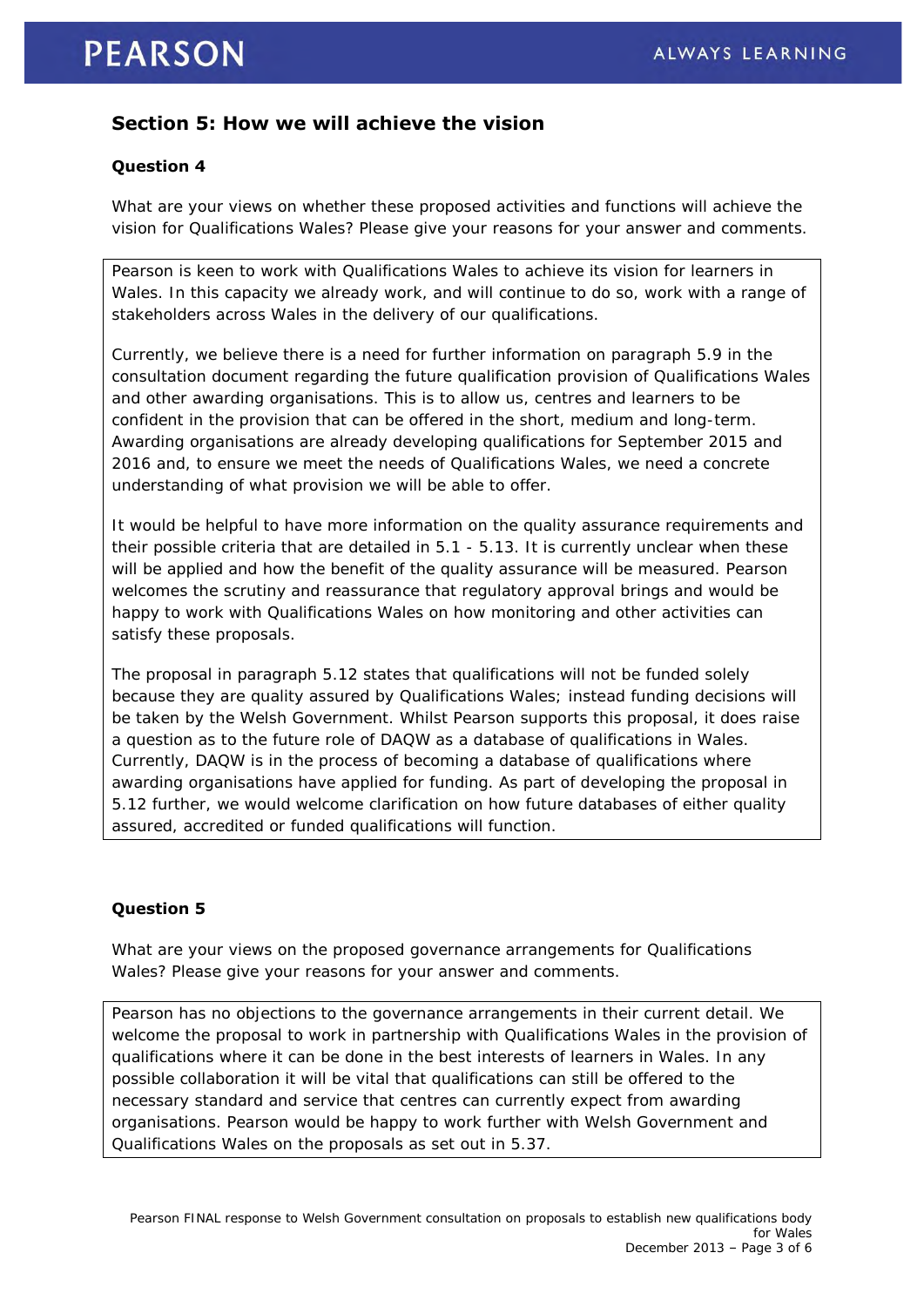However, further information is required on how the new regulator will be able to effectively make independent and objective decisions when accrediting Qualifications Wales qualifications and those offered by other awarding organisations. This will require transparency to maintain the confidence of those developing and delivering qualifications for learners in Wales. As part of this, it will be vital that qualifications awarded by Qualifications Wales are held to account in the same way as those by other awarding organisations, as detailed in proposal 5.23.

#### **Question 6**

What are your views on the proposed scope and functions of Qualifications Wales? Do you think its scope and functions are about right or should it have a different remit? Please give your reasons for your answer and comments.

Pearson fully supports the proposed scope for Qualifications Wales that is set out in paragraph 5.20. This states that the new regulator will 'set high level design principles for qualifications that allow awarding bodies to deliver in Wales those qualifications that they also offer elsewhere such as in England and Northern Ireland'.

This aspect of qualification provision is vital to learners in Wales who will, in many cases, being using their qualifications to progress to opportunities outside of Wales. Likewise, it enables learners from outside Wales to progress in education and employment within Wales.

#### **Question 7**

What should Qualifications Wales do to strengthen public confidence in qualifications offered in Wales? Please give your reasons for your answer and comments.

Public confidence is a vital component for any educational jurisdiction.

We would encourage Qualifications Wales to use the expertise of organisations such as Pearson to provide support in strengthening public confidence in qualifications awarded to Welsh learners. This will allow the new regulator to broaden the expertise within its regulated portfolio and bring best practice from around the world into the learning environments of Wales.

Pearson has recently announced details of its World Class Qualifications project [\(http://uk.pearson.com/world-class-qualifications.html\)](http://uk.pearson.com/world-class-qualifications.html). This project aims to ensure that Pearson qualifications uphold an internationally benchmarked standard and are demanding, rigorous, inclusive and empowering.

As part of its work on World Class Qualifications, Pearson has developed a suite of Level 1 / 2 vocational IVET qualifications that are now available in Wales. These BTEC Level 2 next generation qualifications are the successors to Pearson's existing BTEC Level 2 QCF provision.